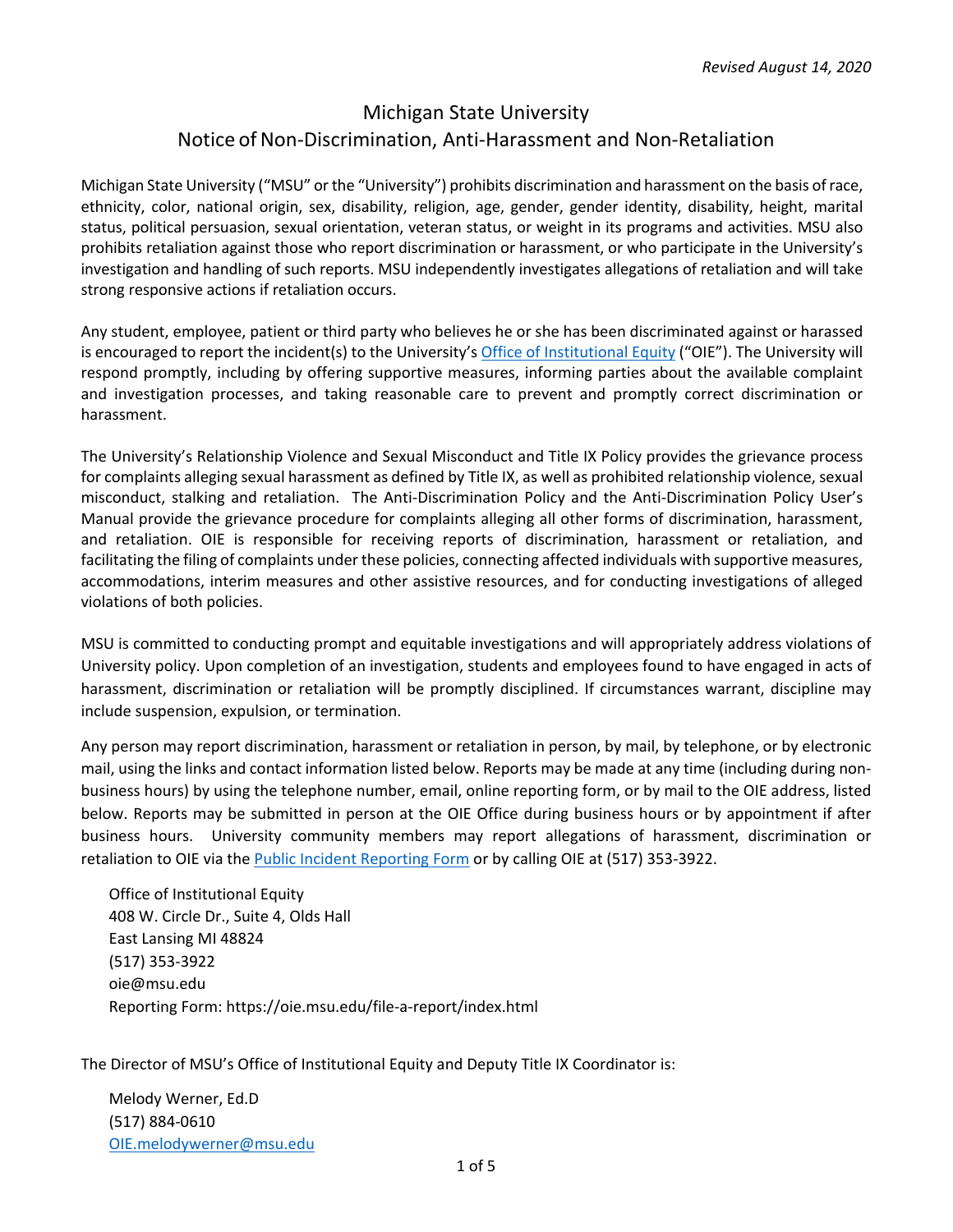The University's Title IX Coordinator is responsible for oversight and implementation of the University's Title IX policies and grievance procedures, monitoring the campus climate, and coordination of Title IX compliance efforts across the University. MSU's Title IX Coordinator is:

Tanya Jachimiak, JD 408 W Circle Dr, Suite 105 Olds Hall East Lansing MI 48824 (517) 355‐3960 OCR.tanyajachimiak@msu.edu

Supportive, interim, and protective measures are available to those reportedly subjected to prohibited conduct (claimants) and accused parties (respondents). Supportive, interim, and protective measures are support services, accommodations, and other assistance the University puts in place after receiving notice of incidents of harassment, discrimination or retaliation. These measures can be implemented before any final outcomes (investigatory, disciplinary, or remedial) have been determined and are available even if an individual chooses not to report to law enforcement or participate in a University or criminal investigation.

MSU will implement reasonably available supportive or interim measures to protect a claimant and facilitate the claimant's continued accessto University employment or education programs and activities.1 Supportive or interim measures may include referrals to counseling; extensions of deadlines or other course-related adjustments; modifications of work or class schedules; mutual no contact directives; ASMSU Safe Ride services; changes in work or housing locations; leaves of absence; increased security and monitoring of certain areas of the campus; and other similar measures. Additional protective measures may include student removal or restriction from campus or a program or activity following an individualized assessment under an appropriate process based on the circumstances; or placing an employee on administrative leave or interim suspension consistent with the University's rights as an employer.

MSU encourages students and staff to work together to prevent acts of discrimination of any kind. Information regarding resources available for those affected by harassment, discrimination and retaliation can be found at https://civilrights.msu.edu/resources/index.html.

 $1$  For conduct that is prohibited by Title IX as sexual harassment, supportive measures are non-disciplinary, nonpunitive individualized services offered as appropriate, as reasonably available, and without fee or charge.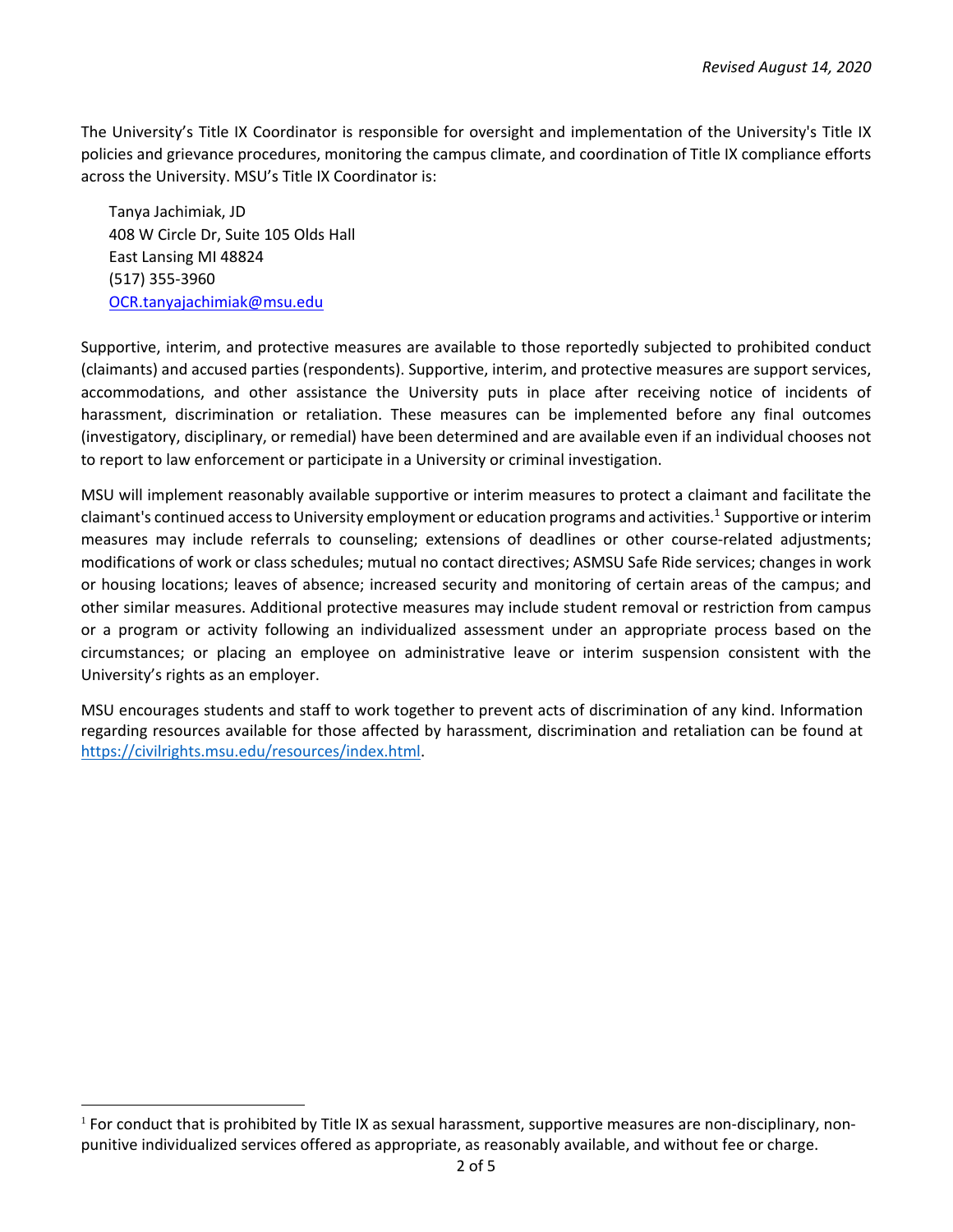Following are the applicable federal and state Civil Rights laws, regulations, and University policies that prohibit discrimination, harassment, and retaliation:

Title I of the Americans with Disabilities Act of 1990, as amended by the ADA Amendments Act of 2008 prohibits employment discrimination against qualified individuals with disabilities by employers with 15 or more employees. The U.S. Equal Employment Opportunity Commission and the Office for Civil Rights (U.S. Department of Education) are the agencies assigned to enforce Title I of the ADA.

Title II of the Americans with Disabilities Act of 1990, as amended by the ADA Amendments Act of 2008 prohibits disability discrimination by public entities, including public colleges and universities whether or not they receive Federal financial assistance. The Office for Civil Rights (U.S. Department of Education) is the law enforcement agency charged with enforcing Title II of the ADA.

Title III of the Americans with Disabilities Act of 1990, as amended by the ADA Amendments Act of 2008 prohibits discrimination on the basis of disability in the activities of places of public accommodation. The U.S. Department of Justice is the law enforcement agency charged with enforcing Title III of the ADA.

*Section 503 of the Rehabilitation Act of 1973* prohibits federal contractors and subcontractors from discriminating in employment against individuals with disabilities and requires employers to take affirmative action to recruit, hire, promote, and retain these individuals. The U.S. Department of Labor is the law enforcement agency charged with enforcing Section 503 of the Rehabilitation Act.

*Section 504 of the Rehabilitation Act of 1973* protects people from discrimination in admission, employment, treatment or access based on disability in programs or activities receiving Federal financial assistance. The Office for Civil Rights(U.S. Department of Education) isthe law enforcement agency charged with enforcing Section 504. Any inquiries regarding the application of Section 504 may be referred to the University ADA/Section 504 Coordinator or the Office for Civil Rights. The University ADA/Section 504 Coordinator is:

Tracy Leahy 408 W. Circle Dr., Suite 105, Olds Hall East Lansing, MI 48824 (517) 355‐3960 OCR.tracyleahy@msu.edu

*Web Content Accessibility Guidelines (WCAG) 2.0 AA* recommendations for making Web content more accessible to a wider range of people with disabilities, including blindness and low vision, deafness and hearing loss, learning disabilities, cognitive limitations, limited movement, speech disabilities, photosensitivity and combinations of these.

*Section 1557 of the Affordable Care Act* prohibits discrimination on the basis of race, color, sex, national origin, age or disability in MSU's health programs and activities. The U.S. Department of Health and Human Services, Office for Civil Rights(HHS OCR) isthe law enforcement agency charged with enforcing Section 1557. Any inquiries regarding the application of 1557 may be referred to the Office of Institutional Equity (OIE), the Title IX Coordinator, the Health Care Civil Rights Specialist, or HHS OCR:

| <b>OIE</b>                   | Tanya Jachimiak - Title IX Coordinator | Tracy Leahy - Health Care Civil |
|------------------------------|----------------------------------------|---------------------------------|
| Olds Hall                    | Olds Hall                              | <b>Rights Specialist</b>        |
| 408 W. Circle Drive, Suite 4 | 408 W. Circle Drive, Suite 105         | Olds Hall                       |
| East Lansing, MI 48824       | East Lansing, MI 48824                 | 408 W. Circle Drive, Suite 105  |
| (517) 353-3922               | (517) 355-3960                         | East Lansing, MI 48824          |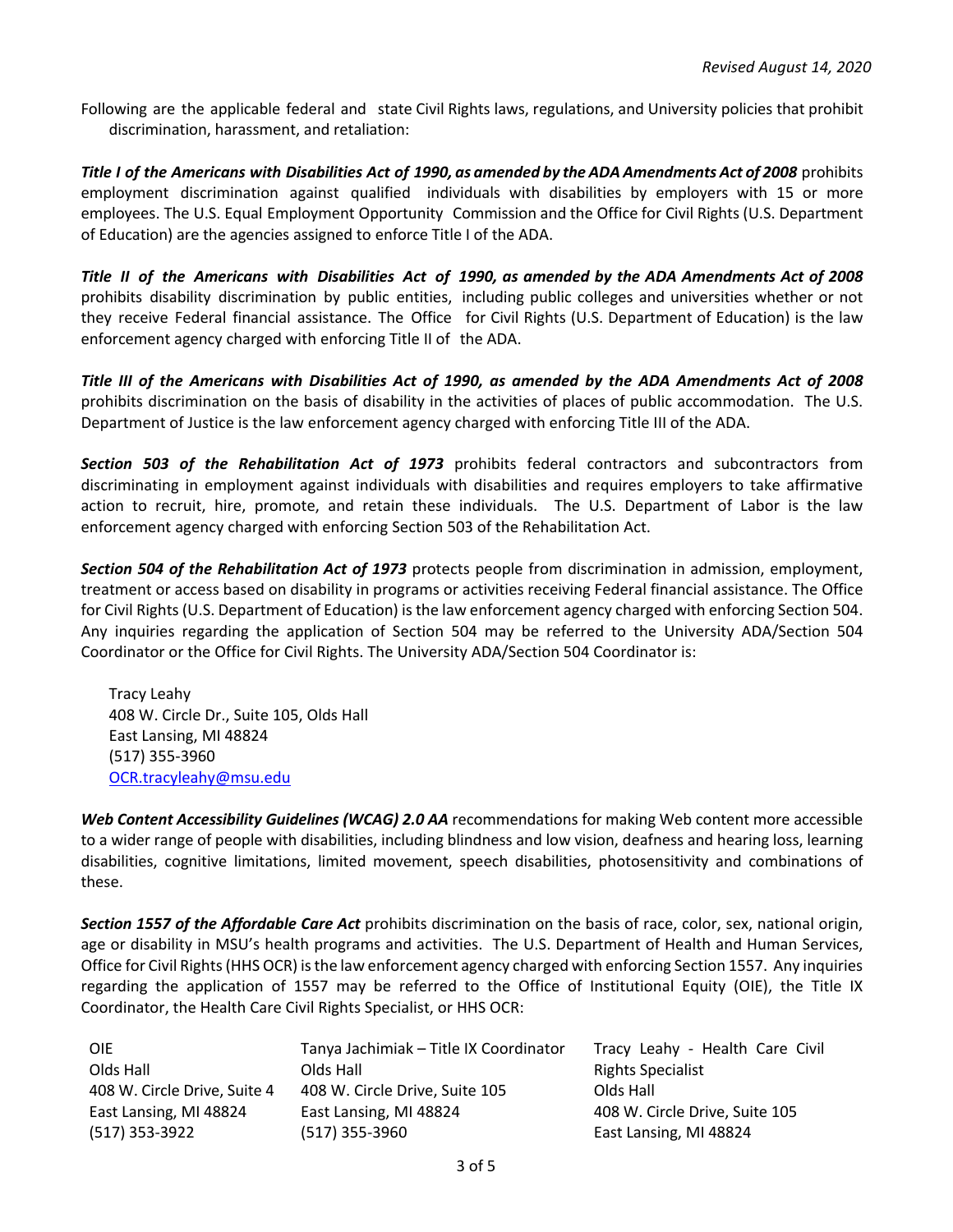## oie@msu.edu OCR.tanyajachimiak@msu.edu (517) 353‐3960

OCR.tracyleahy@msu.edu

*Title VI of the Civil Rights Act of 1964* prohibits discrimination on the basis of race, color, or national origin in any program or activity receiving Federal financial assistance. Programs and activities that receive Federal financial assistance from the United States Department of Education are covered by Title VI. The Office for Civil Rights (U.S. Department of Education) is the law enforcement agency charged with enforcing Title VI.

*Title VII of the Civil Rights Act of 1964* protectsindividuals against unlawful employment practices based on race, color, religion, sex, and national origin. The Civil Rights Act of 1991 significantly extended plaintiffs' rights under Title VII. The U.S. Equal Employment Opportunity Commission is the law enforcement agency charged with enforcing Title VII.

*Title IX of the Education Amendments of 1972* prohibits discrimination on the basis of sex in education programs or activities that receive Federal financial assistance, and the University is required by Title IX and 34 C.F.R. Part 106 not to discriminate in such a manner. The requirement not to discriminate extends to employment and admission to institutions. Title IX also prohibits retaliation against reporters of sex discrimination, including but not limited to reports of sex discrimination against administrators and other employees. Michigan State University will independently investigate alleged retaliation for participation in the process of reporting/investigating conduct prohibited by Title IX. The Office for Civil Rights (U.S. Department of Education) is the law enforcement agency charged with enforcing Title IX. The University's Title IX Coordinator is responsible for University compliance with Title IX and will coordinate investigation of any complaint alleging non‐compliance with Title IX or any actions prohibited by Title IX.

Any inquiries concerning the application of Title IX and its implementing regulations to the University may be referred to the University Title IX Coordinator, the Assistant Secretary for Civil Rights (U.S. Department of Education), or both. The University Title IX Coordinator is:

Tanya Jachimiak, JD 408 W. Circle Drive, Suite 105, Olds Hall East Lansing, MI 48824 (517) 355‐3960 OCR.tanyajachimiak@msu.edu

*Age Discrimination Act of 1975* protects people from discrimination based on age in programs or activities receiving Federal financial assistance. The U.S. Equal Employment Opportunity Commission isthe law enforcement agency charged with enforcing ADA of 1975.

*Age Discrimination in Employment Act of 1967* protects individuals who are 40 years of age or older. The U.S. Equal Employment Opportunity Commission is the law enforcement agency charged with enforcing the ADEA.

*Civil Rights Act of 1991* provides monetary damages in cases of intentional employment discrimination. The U.S. Equal Employment Opportunity Commission is the law enforcement agency charged with enforcing the CRA of 1991.

*Equal Pay Act of 1963* protects men and women who perform substantially equal work in the same establishment from sex-based wage discrimination. The U.S. Equal Employment Opportunity Commission is the law enforcement agency charged with enforcing the EPA.

*Executive Orders 11246 and 13665* require certain government contractors to engage in affirmative action and to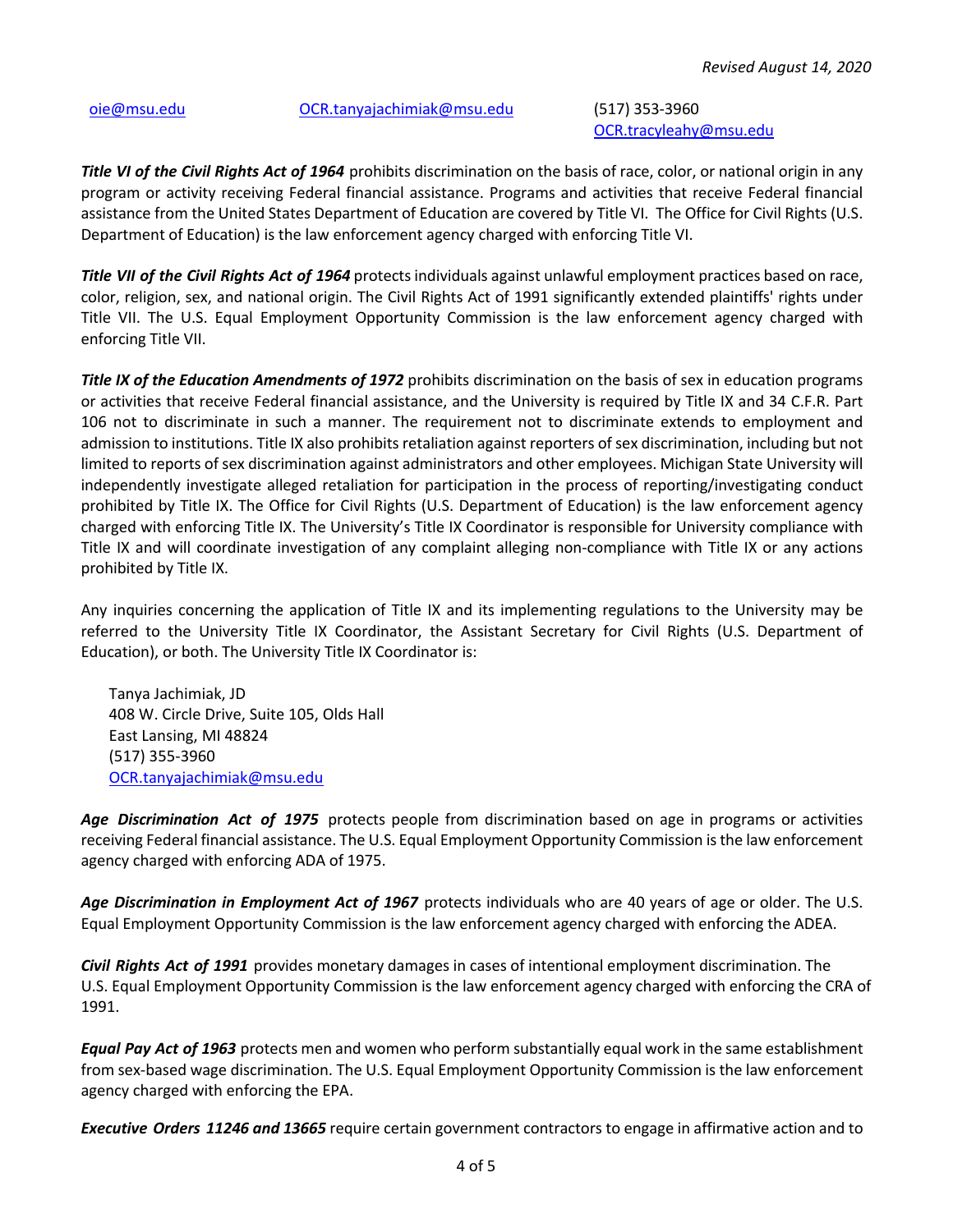not discriminate based on race, sex, gender identity or national origin. The Office of Federal Contract Compliance Programs (U.S. Department of Labor) is the agency charged with enforcing the EO 11246 and Executive Order 13665, ensuring that federal contractors are in compliance. MSU will not discharge or in any other manner discriminate against any employee or applicant for employment because such employee or applicant has inquired about, discussed, or disclosed the compensation of the employee or applicant or another employee or applicant. This provision shall not apply to instances in which an employee who has access to the compensation information of other employees or applicants as a part of such employee's essential job functions discloses the compensation ofsuch other employees or applicants to individuals who do not otherwise have accessto such information, unless such disclosure is in response to a formal complaint or charge, in furtherance of an investigation, proceeding, hearing, or action, including an investigation conducted by MSU, or is consistent with MSU's legal duty to furnish information.

*Genetic Information Nondiscrimination Act of 2008* prohibits discrimination against employees or applicants because of genetic information.

*Michigan Constitution (2006) Article I, Section 206* prohibits discrimination or granting preferential treatment to any individual or group on the basis of race, sex, color, ethnicity, or national origin in the operation of public employment, public education or public contracting.

*Elliott‐Larsen Civil Rights Act (1976)* of the State of Michigan prohibits "discrimination practices, policies, and customs in the exercise of those rights based upon religion, race, color, national origin, age, sex, height, weight, or marital status." The Michigan Department of Civil Rights is the agency assigned to handle complaints of discrimination.

*Michigan Persons with Disabilities Civil Rights Act of 1976* provides individuals "the opportunity to obtain employment, housing, and other real estate and full and equal utilization of public accommodations, public services, and educational facilities without discrimination because of a disability is guaranteed by this act and is a civil right."

*Pregnancy Discrimination Act* prohibits discrimination against women because of pregnancy, childbirth, or a medical condition related to pregnancy or childbirth.

*MSU Anti‐Discrimination Policy* prohibits acts of discrimination and harassment against any university community member(s) by inappropriately limiting employment opportunities, access to university residential facilities, or participating in educational, athletic, social, cultural, or other university activities on the basis of age, color, gender, gender identity, disability, height, marital status, national origin, political persuasion, race, religion, sexual orientation, veteran status or weight. Complaints under this policy may be submitted to the MSU Office of Institutional Equity for investigation. The policy prohibits discrimination and harassment against individuals based on characteristics protected under federal and state law, but also includes political persuasion, veteran status, sexual orientation, and gender identity as protected categories.

## **Federal Citations:**

The regulations implementing Title VI, Title IX, Section 504, the Age Discrimination Act, and Title VII contain requirements for recipients to issue notices of nondiscrimination. (See 34 C.F.R. Sections 100.6(d), 106.8, 104.8, 110.25, 41 C.F.R. Sections 60‐1.42(a), respectively.) The Title II regulation also contains a notice requirement that applies to all units of government, whether or not they receive federal aid. (See 28 C.F.R. Section 35.106.)

For additional information or assistance, contact:

MSU Office for Civil Rights and Title IX Education and Compliance 105 Olds Hall